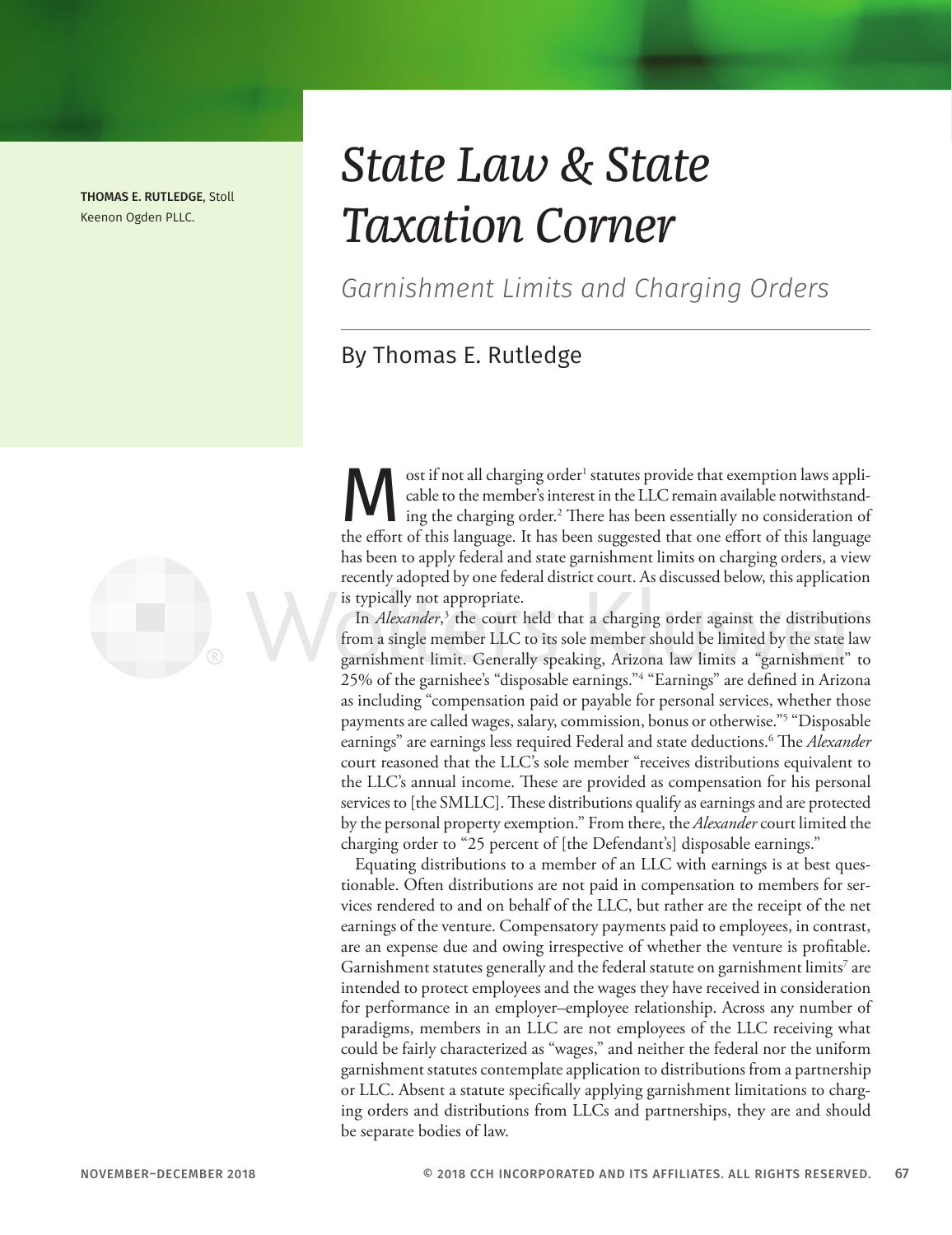### LLC Members Are Not, for Tax Purposes, Employees

Wages are paid to employees, but an LLC's members are not the LLC's employees. Assuming that the LLC is taxed as a partnership, and in consequence thereof each member is treated as a partner, he or she cannot be treated as an employee receiving wages or salary from the LLC.<sup>8</sup> This is the case even as to guaranteed payments; they are not salary.9 If, in contrast, the LLC has only one member and is for tax purposes classified as a disregarded entity, the sole member is treated as being self-employed and not as an employee of the LLC.<sup>10</sup> Either way, the member rendering services on the LLC's behalf does not treat any funds received consequent thereto as compensation received in consideration of an employment relationship.

Prior to an amendment of the Check-the-Box regulations effective August 16, 2007, $11$  the sole member of a disregarded entity single-member LLC was treated as the employer of the LLC's employees. This treatment resulting in a number of decisions holding the sole member directly liable for federal trust fund taxes that were owed with respect to the LLC's employees.<sup>12</sup> Under the amended Check-the-Box regulations, the disregarded entity LLC will be treated as the employer of the LLC's employees.<sup>13</sup> However, the sole member does not fall within that treatment; the sole member is not an employee of the LLC and continues to be treated as self-employed.<sup>14</sup>

#### LLC Members Are Not, for State Law Purposes, Employees

Acknowledging that tax treatment is not dispositive of state law treatment, still, state law consistently treats LLC members not as employees of the LLC, but rather as self-employed. For example, in *Borkowski v. Commonwealth*, 15 it was held that a member of an LLC is not an "employee" for purposes of unemployment insurance benefits. By way of analogy, in *Kentucky Employers' Mutual Insurance v. Ellington*16 it was held that a sole proprietor is not an employee of the sole proprietorship. To provide but a sample, under the laws of Alaska, Indiana, Kentucky, New York, North Carolina and Wisconsin, members are excluded, absent a separate rider, from the protections afforded by otherwise mandatory worker's compensation insurance.<sup>17</sup> The Restatement (3rd) of Employment Law makes it clear that a member of an LLC is not an employee thereof, providing "Unless otherwise provided by law, an individual is not an employee of an enterprise if the individual through an ownership interest controls all

or part of the enterprise."18 Decisions such as *Bowers v. Ophthalmology Group, LLP*19 make clear that the focus is upon "a" voice in management, not a controlling or prevailing voice. Rather, "One's status does not change from partner to employee simply because the partner is out-numbered and finds herself in a minority position among the other partners … Bowers was a partner in Ophthalmology Group, not an employee."20

#### LLC Members Are Not FMLA/FLSA Employees

The Family Medical Leave Act<sup>21</sup> ("FMLA") defines "employee" by reference to the Fair Labor Standards Act,<sup>22</sup> which in turn provides that an employee is "any individual employed by an employer" and further provides that employ means "to suffer or permit to work."23 Whether a "partner" or "member" in an LLC is an "employee" under the FMLA is determined on a case-by-case basis depending on the actual structure of the firm's partnership/operating arrangement.<sup>24</sup> The Wage and Hour Division of the U.S. Department of Labor refers to *Clackamas Gastroenterology*  Assocs., *P.C. v. Wells*<sup>25</sup> to guide employers in determining whether an owner should be counted as an employee under the FMLA.

In *Clackamas*, the Supreme Court adopted the EEOC's non-exhaustive, six-factor test for determining whether an individual is an "employee" under the Americans with Disabilities Act. The Court considered: (1) whether the organization can hire or fire the individual or set the rules and regulations of the individual's work; (2) whether and, if so, to what extent the organization supervises the individual's work; (3) whether the individual reports to someone higher in the organization; (4) whether and, if so, to what extent the individual is able to influence the organization; (5) whether the parties intended that the individual be an employee, as expressed in written agreements or contracts; and (6) whether the individual shares in the profits, losses, and liabilities of the organization.<sup>26</sup> The issue in *Clackamas* was whether the professional corporation had 15 employees so as to bring it within the application of the ADA; it had 14 employees and four physician owners. Only if the owners were employees would the ADA apply. The Court, applying these factors, held the owners were not employees.<sup>27</sup>

In *Coldiron v. Clossman Catering, LLC*, 28 the court applied the *Clackamas* test to the question of whether two individuals were "employees" for the purposes of the FMLA, finding that they were not where the evidence showed that they had complete control over the company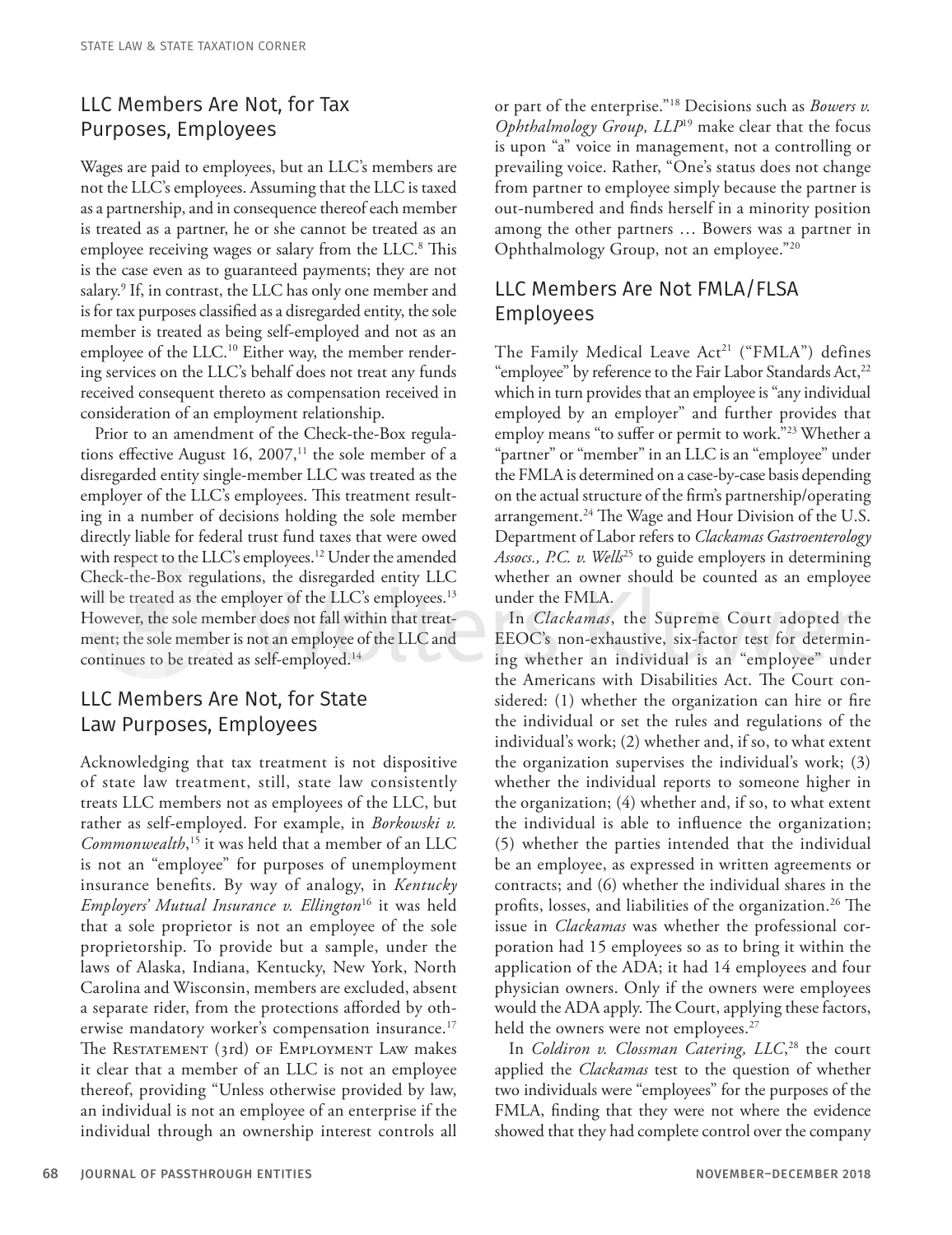as owners, could not be fired, were not supervised by anyone, did not report to anyone, had no written contract of employment, did not receive a weekly paycheck and shared in the company's profits and losses.

In *Ziegler v. Anesthesia Assocs. of Lancaster, Ltd.*, a Title VII discrimination case, the court ruled that almost all of the shareholders of the professional corporation were employers and not employees.<sup>29</sup> In so holding, the court emphasized that the defendant shareholders "share ownership and are accorded equal voting rights in virtually all matters including hiring, termination, offers of partnership and contracting with outside employers."30 Likewise, in *Kirleis v. Dickie, McConey & Chilcate*, *P.C.*,<sup>31</sup> a shareholder in a law firm professional corporation was found to be an employer and not an employee for purposes of Title VII and the FISA.

This is not to say that on particular facts a member cannot be treated, for FLSA purposes, as an employee. In *Harris v. Universal Contracting, LLC*, 32 the court considered a labor staffing organization in which each individual become a Class B member of the staffing company. As members, those individuals had, individually and collectively, no control over the LLC, were subject to oversight, and could be terminated. The court had no problem, applying the *Clackamas* factors, finding these members were employees. But the fact that in extreme cases a member may be treated as an employee (here for purposes of the FLSA) does not alter the general rule that owners are not FLSA employees.

#### The Courts Have Recognized That Not All Income Is Wages

Numerous courts have recognized that not all income is "wages" or "compensation" that may fall within the ambit of the garnishment statute. For example, in *Gerry Nelson Agency, Inc. v. Muck*, 33 in determining whether the federal garnishment limit applied, $34$  it was held that the sharing of profits derived from the leasing of equipment did not fall within the statute. Kissick Truck Lines had entered into a "Lease and Operating Agreement" with John Muck pursuant to which they split income derived from shipping contracts; Muck owned the equipment and Kissick brokered the jobs. Muck was the judgment-debtor of the Gerry Nelson Agency. When the Agency garnished the payouts due from Kissick to Muck, the question was whether 100% or 25% of those amounts should be delivered to the Agency. Kissick remitted only the 25% to the Agency, a determination the Court of Appeals rejected. Rather, it found that the payouts were not wages protected by the federal garnishment limits.

It is not necessary to the resolution of this case that we further distill or define the exact legal relationship of Muck-Kissick resulting in the existence of the fund here involved. It is sufficient for us to conclude that Muck under the facts and the law did not qualify for the statutory exemption either under the expressed and recorded intent of Congress or the terms of the act. He did not come within the descriptive ambit of a wage earned whose income and thus his employment (and the welfare of his family) would be jeopardized by burdensome garnishments or bankruptcy. Neither did his "compensation" depend upon "personal services" as used in the statue.<sup>35</sup>

In a similar vein, in *In re: Hugo Galvez*36 the court found that a real estate commission earned by a self-employed realtor were not protected by the federal garnishment limitations.37 In *Rice, Seiller, Cantor, Anderson & Bordy v. Fitzgerald*, 38 the proceeds of the sale of milk from either parallel sole proprietorships or a partnership (the opinion does not specify) were held not "earnings" and as such not subject to the exemptions from garnishment.

In *Roberts v. Frank Carrithers & Bros.*, 39 the Kentucky Supreme Court considered a statute exempting from attachment 90% of the "salary, wages or income earned by labor" in the context of gain realized in the sales of tobacco derived through a sharecroppers' arrangement. In rejecting the debtor's assertion that the tobacco constituted his wages and income for the year, the court wrote:

It appears that he is a farmer, and in growing the crop of tobacco in controversy was conducting a business upon his own account, and not as a servant or employee of another … A salary is the consideration paid or agreed to be paid to a person at regular, fixed periods, in consideration for his services, and wages has a similar meaning, except that salary is ordinarily used when speaking of the employments of a more dignified character.

But salary and wages are terms invariably used in defining the consideration which an employer bestows upon one who is serving him in consideration for his services, and is usually a consideration in money, and is never applied in describing the gain, profit or recompense which accrues to one who is conducting a business of his own and upon his own account.<sup>40</sup>

On the other hand, applying New Jersey law, in *Zavodnick v. Leven*, 41 it was found that distribution to a partner in a general partnership organized law firm were "profits due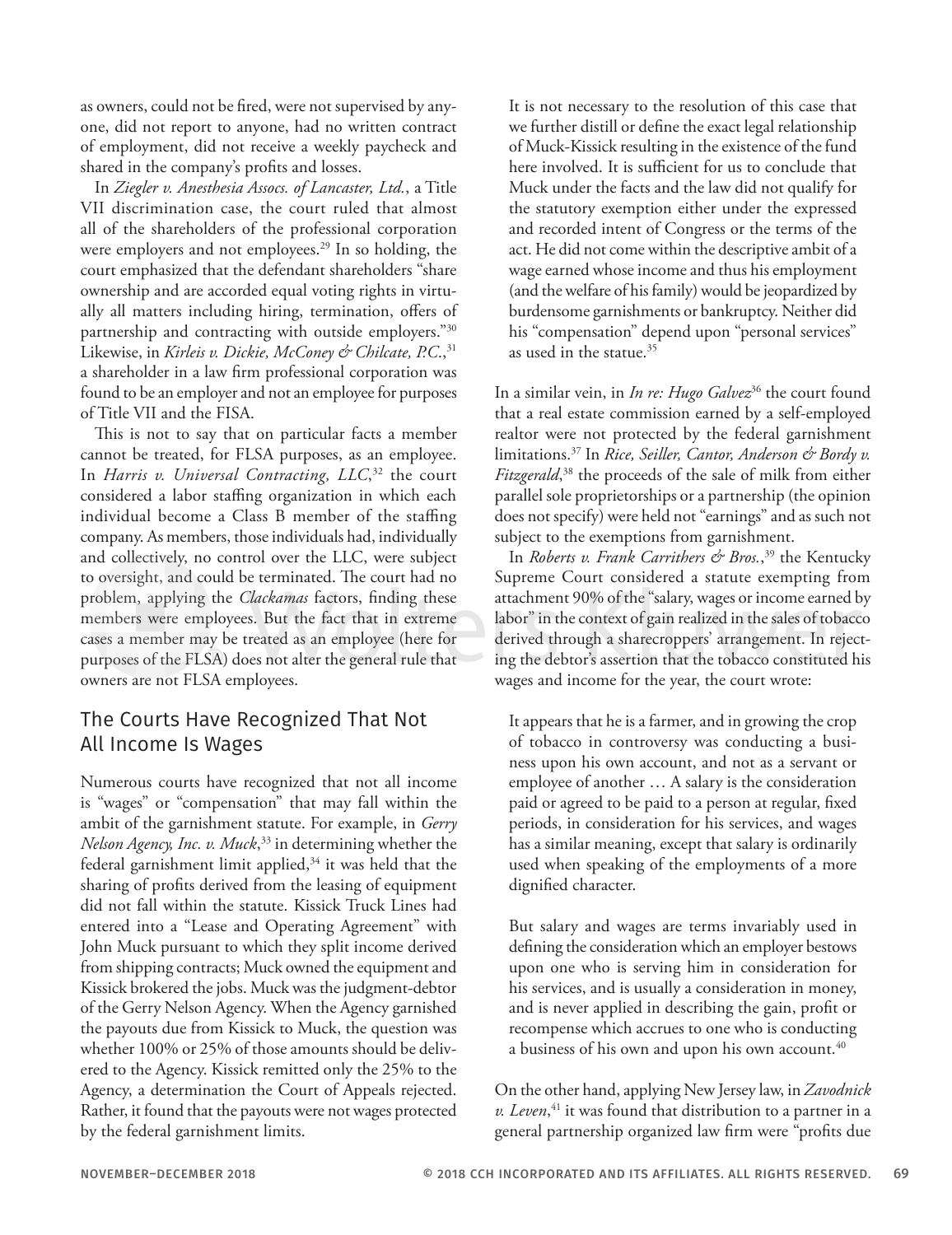and owing" under the New Jersey exemption statute.<sup>42</sup> The court wrote:

A partner's periodic receipt of distributions from a partnership engaged in a professional practice plays substantially the same role in the partner's economic life as an employee's wages. The partner typically depends on such distributions to purchase food, shelter, and other necessities for himself and his family. If Leven were an associate rather than a partner in the Fuchs, Altschul law firm, any wage garnishment clearly would be subject to the limitations of N.J.S.A. 2A:17-56. Similarly, if Leven were a sole practitioner, the income that he derived from his practice would constitute "earnings" within the intent of N.J.S.A. 2A:17-56. Therefore, we conclude that distributions from the partnership through which Leven has chosen to practice his profession are subject to the same limitation on executions under N.J.S.A. 2A:17-56 as an employee's wages or a sole proprietor's earnings.<sup>43</sup>

Clearly the wording of the garnishment statute matters.

#### Bankruptcy Treats Charging Orders and Garnishments as Horses of Different Colors

Notwithstanding being similar in that they are means of collecting on a judgment, charging orders and garnishments are under bankruptcy law quite dissimilar. A charging order is a lien that survives the judgment-debtor's bankruptcy.<sup>44</sup> On the other hand, a garnishment is not a lien and is discharged by the garnishee's bankruptcy.<sup>45</sup>

#### The Uniform Wage Garnishment Act Does Not Extend to Charging Orders

Generally speaking, garnishments attach to "earnings." Earnings are paid in connection with an employment relationship. As set forth in the recently approved Uniform Wage Garnishment Act:

"Earnings" means compensation owed by an employer to an employee for personal services. The term includes a wage, salary, commission, bonus, profitsharing distributions, severance payment, fee, and periodic pension and disability payment.<sup>46</sup>

In turn, employee status is determined first by reference to federal employment tax liability.<sup>47</sup> While the UWGA was crafted so as to extend its protections to independent contractors,<sup>48</sup> it does not otherwise extend beyond the employer–employee relationship. While one seeking to apply garnishment limits to LLC distributions might focus and seek to rely upon "profit-sharing distributions,"<sup>49</sup> that would be in error. Rather, the focus must first be upon the necessity of an employee–employer relationship. As the LLC is not the employer of a member thereof, there are no "earnings" to be garnished and no "disposable earnings" against which to apply the limits. As a member in an LLC is not for federal employment tax liability purposes an employee but rather is self-employed,<sup>50</sup> the UWGA will not extend to them.<sup>51</sup>

But that analysis need not be undertaken (although it is helpful as to other garnishment statutes) as the UWGA excludes charging orders from its reach. Section 201(a)-(b) of the UWGA provides:

- (a) This [article] applies only to a garnishment action.
- (b) This [article] does not apply to any other remedy available to a creditor under law of this state other than this [article].

Under the UWGA, a charging order will not be treated as a garnishment because it is an "other remedy available to a creditor." Ergo, both a garnishment and a charging order one cannot be; rather, they are separate and distinct.

## The Federal Garnishment Statute Never Contemplated Application to Partnership Distributions

Similar to statutes in most states, there is a federal garnishment statute that limits any garnishment to 25% of an employee's "disposable earnings."52 Adopted as part of the Consumer Credit Protection Act, the underlying intent of Congress was to unify the bankruptcy laws and to protect the employer-employee relationship.<sup>53</sup> Specifically, Congress sought to restrict the garnishment of wages because it found this practice "to be a frequent element in the predatory extension of credit, resulting, in turn, in a disruption of employment, production, and consumption."54 Limiting the ability of creditors to garnish a debtor's wages responded to an unprecedented increase in personal bankruptcies linked to the pressures created when wages were garnished.55 Congress found that "[h]undreds of workers among the poor lose their jobs or most of their wages each year as a result of garnishment proceedings."56 The restrictions on wage garnishment included in this Act were aimed at "protect[ing] the hard-earned wages and the jobs of those who need the income most" and "reliev[ing] countless honest debtors driven by economic desperation from plunging into bankruptcy in order to preserve their employment and insure a continued means of support for themselves and their families."57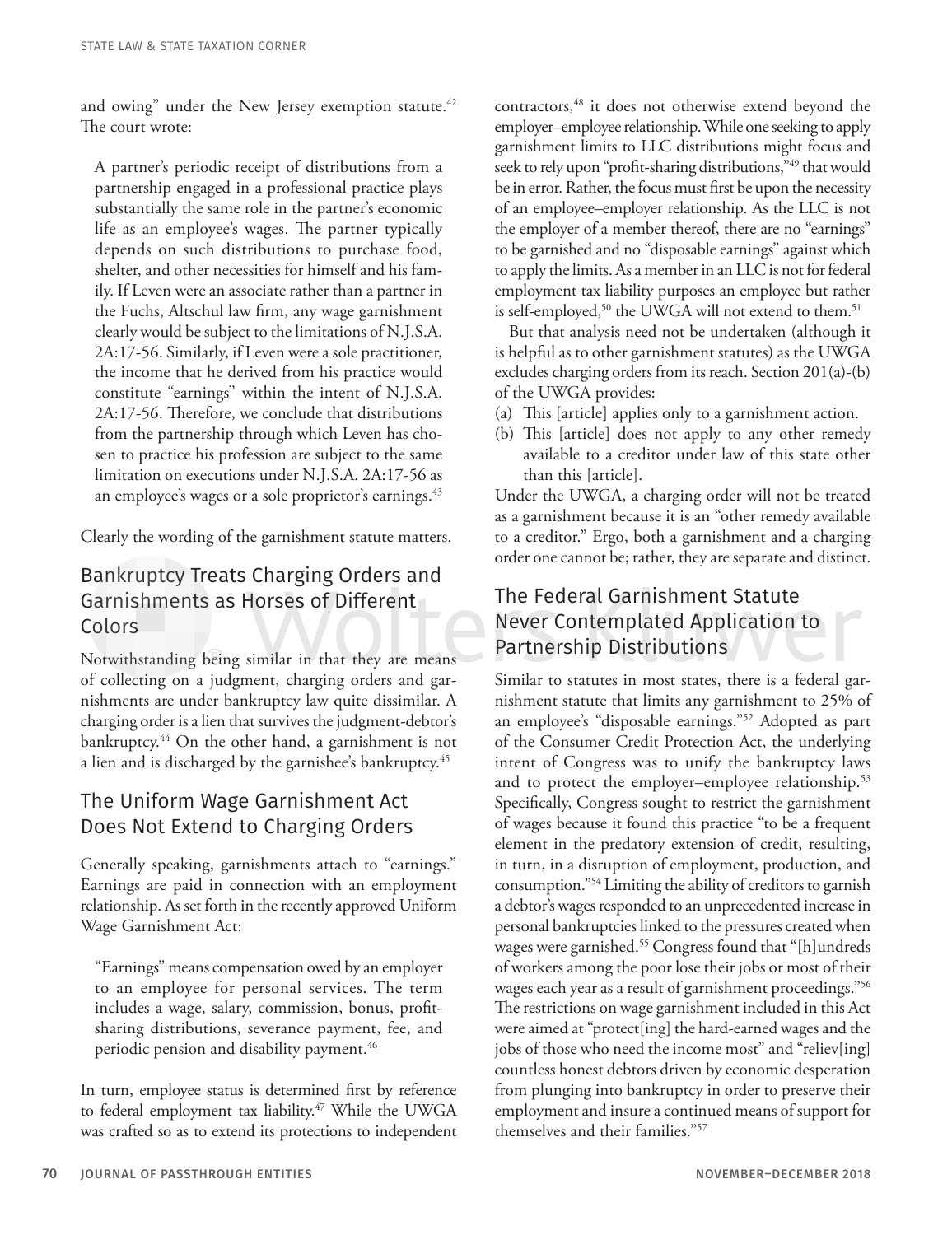To this end, the final version of the bill set a restriction on the maximum level an employee's earnings could be garnished, and provided that an employer could not discharge an employee based on the "fact that his earning have been subject to garnishment for any one indebtedness."58 The definition of earnings includes "compensation paid or payable for personal services, whether denominated as wages, salary, commission, bonus, or otherwise, and includes periodic payments pursuant to a pension or retirement program."59 However, nowhere in this language or the legislative history are distributions from partnerships specifically discussed or contemplated as being included as "earnings."60 In fact, the words "partner" and "partnership" do not appear in the legislative history of the restriction on wage garnishment statutes.<sup>61</sup>

#### Conclusion

The *Alexander* court equated the net-profits of a singlemember LLC with that sole member's "earnings," and held that a portion of those earnings were exempt from garnishment.62 As demonstrated herein, (i) that determination was questionable and (ii) its application in other states is at minimum debatable. If, as is typically the case, garnishment limits are intended to exempt the compensation that flows from the employer–employee relationship, absent that relationship, *ab initio*, garnishment law does not apply as an overlay to the charging order. As LLCs are now the dominant form of organization in each of the states, there is no doubt a potential block that could seek charges in garnishment law to encompass LLC distributions. There appears to be, however, no efforts being made in that direction. Rather, the 2016 approval of the UWGA and its exclusion of charging orders indicate that there is no pressure to alter the outcome.

Some may assert that the differentials in treatments of charging orders and garnishments *vis-a-vis* what are otherwise indistinguishable as compensatory payments is illogical. That may well be the case, but it does not change the analytic outcome. Were a service provider to incorporate and thereafter draw W-2 wages, they would enjoy the benefits of the various federal and state garnishment exemptions. Alternatively, that service provider could organize as an LLC and, as is here detailed, typically not enjoy the benefit of garnishment protections. The fact that there are different consequences to a choice of entity determination is not an anomaly but rather the intended effect of having a range of business organization forms that have different outcomes both *inter-se* the organization and as to third parties.<sup>63</sup> Again, if equivalence is desired, and distributions to members of an LLC are to enjoy garnishment limits, the legislatures are free to effect that outcome. However, in doing so, they will face the significant problems of distinguishing what should be considered compensatory payments from returns on, for example, passive real estate investments and the related tracing of funds problems.

Garnishments and charging orders are similar in that they are both remedies. Other than that, they are based upon different policies and are distinct statutes. Courts should look with prejudice upon a claim that LLC distributions being diverted by a charging order should be limited by garnishment limits.<sup>64</sup>

#### ENDNOTES

- <sup>1</sup> This discussion assumes an understanding of the charging order as utilized in partnership and LLC law. For those not already in possession of that background, *see*, *e.g*., Jay Adkisson, The Charging Orders Practice Guide (ABA/BLS 2018); Thomas E. Rutledge and Sarah S. Wilson (now Reeves), *An Examination of the Charging Order Under Kentucky's LLC and Partnership*  Acts (Part I), 99 KENTUCKY LAW JOURNAL ONLINE 85 (2011); *An Examination of the Charging Order Under Kentucky's LLC and Partnership Acts (Part II)*, 99 Kentucky Law Journal Online 107 (2011).
- <sup>2</sup> *See*, *e.g.*, Ariz. Rev. Stat. §29-655(B) (entry of a charging order "does not deprive any member of the benefit of the exemption laws applicable to his interest in the [LLC]."); Rev. Unif. Part. Act §504(e), 6 (pt.II) U.L.A. 443 (2015); Ind. Code §23-18-6-7(c); Ky. Rev. Stat. Ann. §275.260(5); Del. Code Ann. tit. 6, §703; Colo. Code §7-80-703; Rev. Prototype LLC Act §503(e), 67 Bus. Law. 117, 166 (Nov. 2011); Rev. Unif. Ltd. Liab. Co. Act §503, 68 U.L.A. 498 (2008). The official comments to

both Uniform Partnership Act § 18 and Revised Uniform Partnership Act §504 are silent as to the application of this provision.

- <sup>3</sup> *Alexander,* No. CR-05-00472-001-PHX-DGC, 2016 WL 2893406 (D. Ariz. May 18, 2016).
- ARIZ. REV. STAT. §33-1131(B).
- ARIZ. REV. STAT. §12-1598(4).
- <sup>6</sup> Ariz. Rev. Stat. §12-1598(3).
- <sup>7</sup> *See infra* notes 52 through 61 and accompanying text.
- <sup>8</sup> *See* Rev. Rul. 69-184, 1969-1 CB 256; IRS Gen. Couns. Mem. 34001 (Dec. 23, 1969); IRS Gen. Couns. Mem. 34173 (July 25, 1969); CCA 201436049; Alan J. Tarr, *USC Law School Institutes on Major Tax Planning* ¶ 606.1(c) (2012) ("A partner rendering services in his capacity as a partner is not an employee of the partnership. This mutual exclusivity characterization is made clear in various provisions, especially in the context of employment taxes."); *Paying Yourself*, IRS (May 31, 2013), *www.irs.gov/Businesses/Small-Businesses-&-Self-Employed/Paying-Yourself*

("Partners are not employees and should not be issued a Form W-2 in lieu of Form 1065, Schedule K-1, for distributions or guaranteed payments from the partnership."); Internal Revenue Service, Entities, Question: Are partners considered employees of a partnership or are they considered self-employed? Answer: Partners in a partnership (including members of a limited liability company (LLC)) are considered to be self-employed, not employees, when performing services for the partnership, available at *www.irs.gov/Help-&-Resources/Tools-&-FAQs/ FAQs-for-Individuals/Frequently-Asked-Tax-Questions-&-Answers/Small-Business,-Self-Employed,-Other-Business/Entities/Entities-1*; Self-Employment Tax Treatment of Partners in a Partnership That Owns a Disregarded Entity, available at *www.federalregister.gov/ articles/2016/05/04/2016-10383/self-employment-tax-treatment-of-partners-in-a-partnership-that-owns-a-disregarded-entity*. *See also* J. Leigh Griffith, *Partners and W-2 Employee*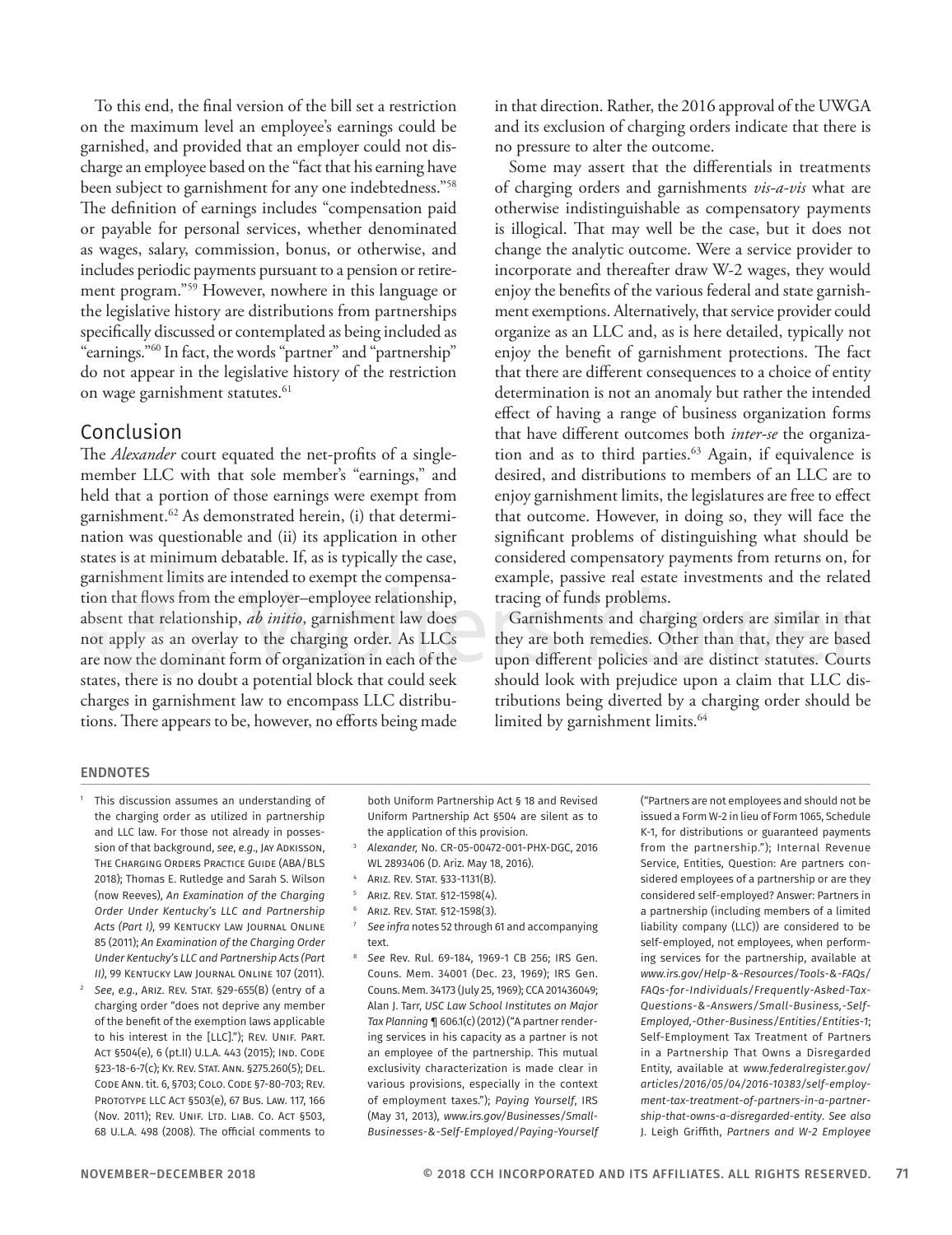*Status*, J. Passthrough Entities, Jan./Feb. 2015, 27. Assuming the LLC is taxed as a partnership, agreed compensatory payments to a member will be treated as guaranteed payments under Code Sec. 707. *See also Model LLC Operating Agreement Organizational Checklist*, 69 Bus. Law. 1251, 1264–1265 (Aug. 2014).

- <sup>9</sup> *See*, *e.g*., Reg. §1.707-1(c) ("For the purposes of other provisions of the internal revenue laws, guaranteed payments are regarded as a partner's distributive share of ordinary income. Thus, a partner who receives guaranteed payments for a period during which he is absent from work because of personal injuries or sickness is not entitled to exclude such payments from his gross income under section 105(d). Similarly, a partner who receives guaranteed payments is not regarded as an employee of the partnership for the purposes of withholding of tax at source, deferred compensation plans, *etc.*"); Rev. Rul. 81-301 (payments to a partner for services rendered outside the scope of the partnership most resemble an independent contractor relationship, not an employer– employee relationship).
- <sup>10</sup> *See*, *e.g*., Reg. §301.7701-3(b)(1)(ii); *Nottingham, Bertha v. Est*, (1956) TC Memo. 1956-281 ("A sole proprietor cannot deduct amounts paid to himself as compensation unless he restores that amount to income by reporting the compensation."); IRS Publication 334 ("You cannot deduct your own salary or any personal withdrawals you make from your business. As a sole proprietor, you are not an employee of the business."); Reg. §54.4980H-2(a)(15) (defining an "employee" as "an individual who is an employee under the common-law standard. *See* Reg. §31.3401(c)-1(b). For purposes of this paragraph (a)(15), a leased employee (as defined in section 414(n)(2)), a sole proprietor, a partner in a partnership, a 2-percent S corporation shareholder, or a worker described in section 3508 is not an employee."). <sup>11</sup> *See* T.D. 9356, IRB 2007-39 (Sept. 24, 2007).
- <sup>12</sup> *See*, *e.g*., *FA. Littriello*, CA-6, 2007-1 ustc ¶50,426, 484 F3d 372, *aff'g,* 2005 WL 1173277 (W.D. Ky. 2005), *mot. for reconsideration denied* 2005 WL 1862156; *S.P. McNamee*, CA-2, 488 F3d 100, *aff'g,* 96 AFTR2d 2005-6746; *Kandi*, 2006 WL 83463, 2006 U.S. Dist. LEXUS 2687 (W.D. Wash. 2006). *See also* T.E. Rutledge, *The Dispute Over Check-the-Box, SMLLCs and Liability for Employment Taxes*, J. PASSTHROUGH ENTITIES, July/Aug. 2007, 21; Thomas E. Rutledge and Scott E. Ludwig, *Second Circuit Affirms McNamee: Validity of Check the Box Regulations Again Confirmed*, J. Tax'n, July 2007, 32; Thomas E. Rutledge and Scott E. Ludwig, *The Sixth Circuit Affirms Littriello: "Check-the-Box" Classification Regulations Are Upheld*, J. Tax'n, June 2007, 325.
- See Reg. §301.7701-2(c)(2)(iv).
- See id. ("The owner of an entity that is treated in the same manner as a sole proprietorship under paragraph (a) of this section will be subject to the tax on self-employment income.").
- <sup>15</sup> *Borkowski v. Commonwealth,* 139 S.W.3d 531 (Ky. App. 2004).
- <sup>16</sup> *Kentucky Employers' Mutual Insurance v. Ellington,* No. 2013-SC-000802-WC, 2015 WL 2340284 (Ky. May 14, 2015).
- <sup>17</sup> *See* Alaska Stat. §23.30.240(b) ("Except as provided in this subsection, a member of a limited liability company organized under AS 10.50 is not an employee of the company under this chapter."); IND. CODE §22-3-6-1(b) (9); Ky. Rev. Stat. Ann. §342.012 (absent special endorsement, member of LLC not covered by workers compensation insurance); New York State Worker's Compensation Board, OC-923 ("Members of an LLC or LLP are considered partners of a partnership and do not need to be covered by a worker's compensation or disability benefit policy."); *www.wcb.ny.gov/content/main/ onthejob/CoverageSituations/LLCandLLP.jsp*; State of Wisconsin, Sole Proprietors, Partners and Members of Limited Liability Companies, available at *https://dwd.wisconsin.gov/wc/ employers/soleproprieters\_etc.htm* ("Limited liability companies that have members only and no employees are not required to carry worker's compensation insurance in Wisconsin."); *id*. ("All worker's compensation policies *exclude* the sole proprietor, partners and members of limited liability companies unless specifically endorsed to include them.") (emphasis in original); *Crabtree v. EVP Properties, LLC*, 2015 N.C. App. LEXIS 365 (May 5, 2015). *But see* Florida Division of Workers Compensation, available at *www.myfloridacfo.com/division/wc/Employer/ coverage.htm#.V4erdGf2ZbU* (counting LLC members as employees and not excluding them from coverage, but they may elect out of coverage).
- RESTATEMENT (3rd) OF EMPLOYMENT LAW §1.03. <sup>19</sup> *Bowers v. Ophthalmology Group, LLP,* 2012 U.S. Dist. LEXIS 118761 (W.D. Ky. 2012).
- <sup>20</sup> *Id*. at 14–17. *See also Marshall v. G.E. Marshall*, Cause No. 2:09-CV-198 APR, 22 Wage & Hour Cas.2 (BNA) 691, 2014 WL 1414864, \*8 (N.D. Ind. April 14, 2014) ("Although an employer's preferences may not always be followed in cases where a business is jointly owned, this does not strip the individual from her designation as an employer. The key appears to be whether the individual had a say in the decisions of the business and possessed an equal vote." (citing to *Smith v. Castaways Family Diner*, CA-7, 453 F3d 971, 983). <sup>21</sup> 29 USC §2601 *et seq*.
- <sup>22</sup> *See* 29 USCA §2611(3) (referring to 29 USC  $§§203(c)$ , (e) and (g)).
- <sup>23</sup> 29 USC §203(e)(1), (g).
- <sup>24</sup> WHD Opinion Letter FMLA2004-1-A (April 5, 2004).
- <sup>25</sup> *Clackamas Gastroenterology Assocs., P.C. v. Wells,* 538 US 440 (2003).
- <sup>26</sup> *Id.* at 449–450. *See also id*. at 450 ("[A]n employer is the person, or group of persons, who owns and manages the enterprise. The employer can hire and fire employees, can assign tasks to employees and supervise their performance, and can decide how the profits and losses of the business are to be distributed.").
- <sup>27</sup> Still, context matters. Just a year after *Clackamas*, in *Yates v. Hendon*, 541 US 1 (2004), applying statutory law and not the common law of

employment, it was held that the sole owner of a professional corporation would for purposes of ERISA be treated as an employee.

- <sup>28</sup> *Coldiron v. Clossman Catering, LLC,* 2015 US Dist. LEXIS 173311 (S.D. Ohio Oct. 27, 2015).
- <sup>29</sup> *Ziegler v. Anesthesia Associates of Lancaster*, *Ltd.*, CA-3, 74 Fed. Appx. 197 (3rd Cir. 2003).
- <sup>30</sup> *Id.* at \*200, quoting *Ziegler v. Anesthesia Associates of Lancaster, Ltd*., No. CIV.A. 00-4803, 2006 WL 387174*,* \*4–5 (E.D. Pa. Mar. 12, 2002).
- <sup>31</sup> *Kirleis v. Dickie, McConey & Chilcate, P.C*., No. 06cv1495, 2009 WL 3602008 (W.D. Pa. Oct. 28, 2009).
- <sup>32</sup> *Harris v. Universal Contracting, LLC,* No. 2:13- CV-00253 DS, 2014 WL 2639363 (D. Utah. June 12, 2014).
- <sup>33</sup> *Gerry Nelson Agency, Inc. v. Muck,* 509 S.W.2d 750 (Mo. App. 1974).
- <sup>34</sup> 15 USCA §1671; *see infra* notes 52 through 61 and accompanying text.
- <sup>35</sup> 509 S.W.2d at 755. *See also Kane v. Steward Tilghman Fox & Bianchi, P.A.*, 197 So.3d 137 (Fla. Dist. Ct. App. 2016) (treating "salary" paid to owners of professional association, irregularly as funds were available and not consistent with "employment agreement," as distributions to which garnishment limits were inapplicable); *In re Cook*, 454 B.R. 204 (Bankr. N.D. Fla. 2011) ("bonuses" paid to shareholder were disguised dividends that were not within the scope of the Florida garnishment limits).
- <sup>36</sup> *In re: Hugo Galvez,* 990 P.2d 187 (Nev. 1990). <sup>37</sup> A footnote to the *Galvez* decision collects and differentiates other decisions applying or rejecting the application of the federal garnishment statute.
- <sup>38</sup> *Rice, Seiller, Cantor, Anderson & Bordy v. Fitzgerald,* 824 S.W.2d 435 (Ky. App. 1992).
- <sup>39</sup> *Roberts v. Frank Carrithers & Bros.,* 202 S.W. 659 (Ky. 1918).
- <sup>40</sup> *Id.* at 661.
- <sup>41</sup> *Zavodnick v. Leven,* 773 A.2d 1170 (N.J. Super. Ct. 2001).
- 42 The New Jersey garnishment statute extends to not only "wages" and "salary" but also "profits due and owing" *Id*. *See* N.J.S.A. §2A:17-56a ("In no case shall the amount specified in an execution issued out of any court against the wages, debts, earnings, salary, income from trust funds or profits due and owing, or which may thereafter become due and owing to a judgment debtor, exceed 10%..."). Wages are otherwise subject to a 25% cap. *See id*. §2A:17-56(b).
- <sup>43</sup> 773 A.2d 1175.
- <sup>44</sup> *See*, *e.g*., *In Re Keller*, Case No. 99-2-4703-DK, Memorandum of Decision at 12 (Bankr. D. Md. Jan. 16, 2001) (copy on file with author). ("Accordingly, under the doctrine discussed above, although any action to collect upon the lien was stayed during the bankruptcy case, the lien itself 'Road through' the bankruptcy case and remains viable upon property captured before the case commenced. Consequently, the rights of the holder of the lien remain unaffected after the bankruptcy case, including the right to collect income due to the partner (debtor) on account of the Partnership Interest.") (citation omitted).